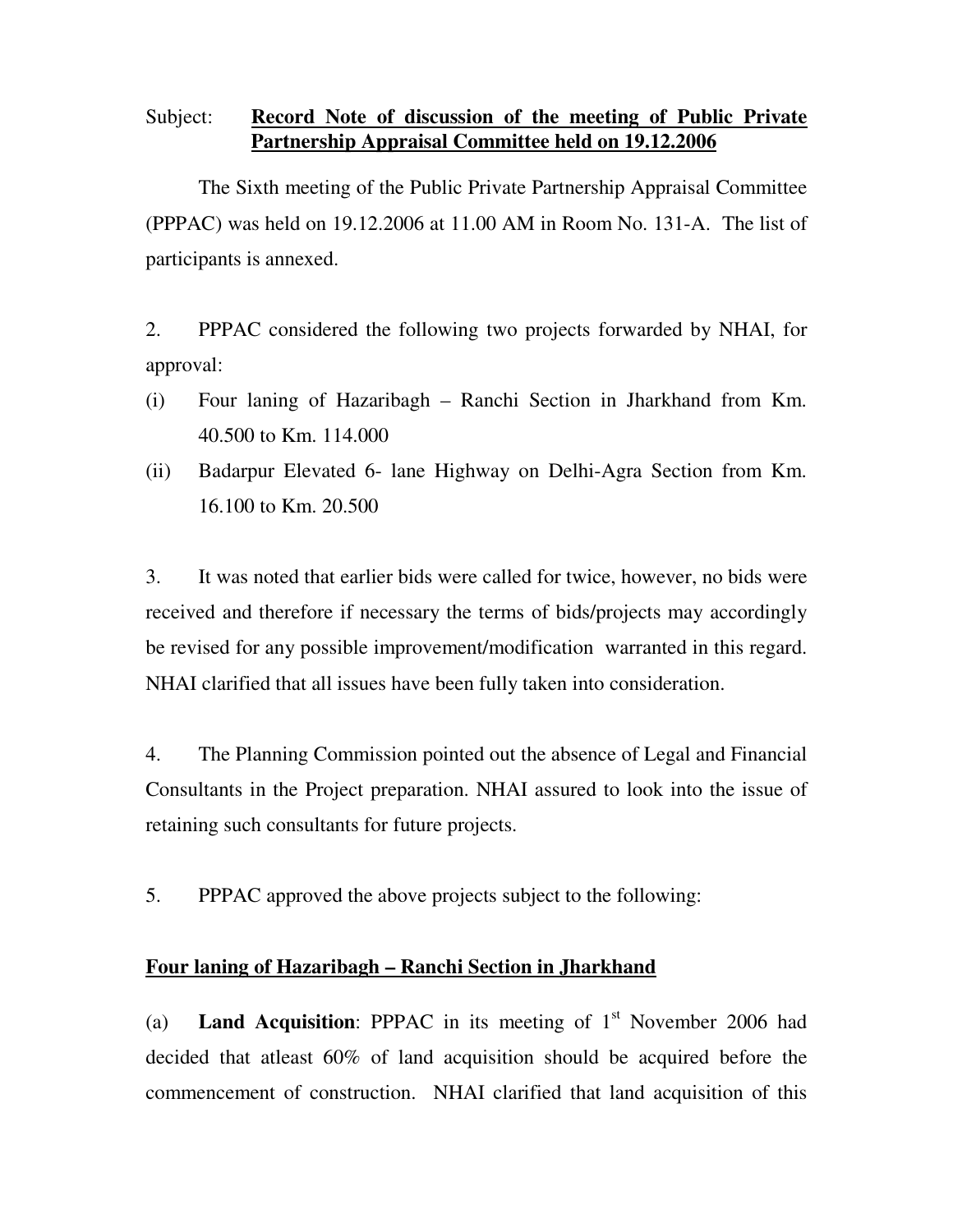order would take atleast one year. It was agreed that the status in this regard would be clarified in detail in the bidding document.

(b) **Cost of construction**: It was clarified by NHAI that the cost of land was not included in Project cost for the purposes of seeking viability gap funding. Planning Commission also raised the issue that the project cost should not include the cost of 6-laning and also that there should be a penalty clause for violating the toll system. NHAI assured that due consideration will be given to this issue.

(c) **Additional Tollway**: NHAI will incorporate/reconcile the time period prescribed under the two clauses, Clause 30.1 of the DCA read with Clause 3.2 of the State Support Agreement, relating to the bar on construction of additional tollway.

(d) **User Fee**: The Notification for tolling would specify that the Concessionaire is authorised to commence tolling from the commercial operation date.

(e) **Revision of User Fee**: Since the provisions relating to the revision of user fee is as per the existing Tolling Policy no change in this regard would be made.

(f) **Additional charge for evasion of fee**: NHAI would include provisions in the Concession Agreement relating to additional charge for evasion of fee.

(g) **Overloaded vehicles**: NHAI would include provisions relating to additional fee for overloaded vehicles as contained in the Model Concession Agreement (MCA).

(h) **State Support Agreement**: NHAI was asked to clearly state the provisions relating to the liability of the State in the State Support Agreement.

Further, in order to address the inconsistency relating to the redressal mechanism available with the concessionaire in the event of a State Government default, it was agreed that NHAI would revise the Concession Agreement to provide that NHAI will pay to the concessionaire amount of compensation due in such an event and the State would pay such amounts to NHAI.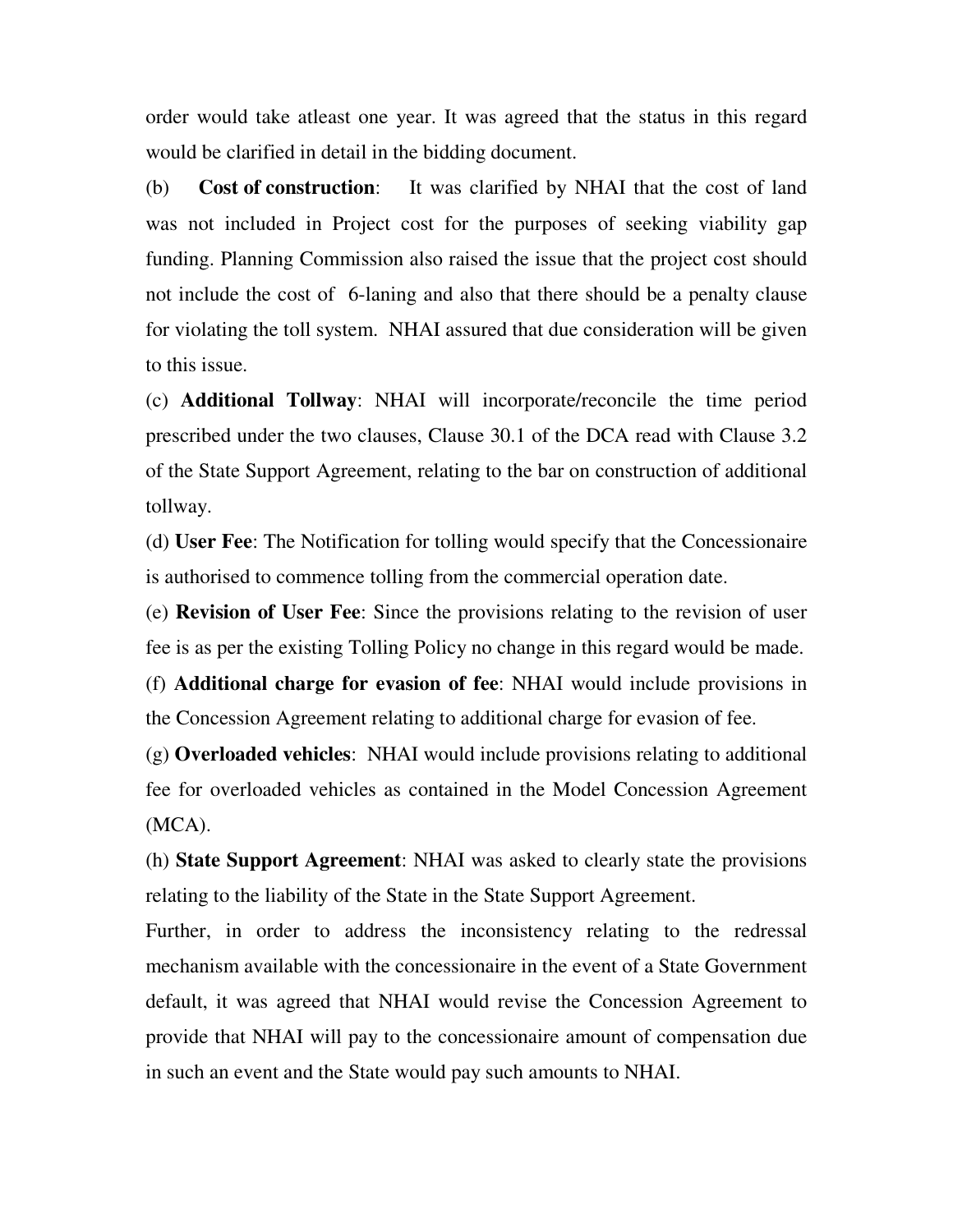## **Badarpur Elevated 6- lane Highway on Delhi-Agra**

(a) **Project Cost**: NHAI clarified that the project included a total length of 4.4 km with 3 km elevated and 1.4 km non-elevated highway.

(b) **Land acquisition**: It was agreed that the land acquisition will be completed prior to the award of contract.

(c) **Competing facility**: NHAI clarified that provisions relating to projects which will not be considered competing facility like the (i) Eastern & Western Expressways of Delhi (ii) Kalindi Kunj Bypass (iii) Taj Expressway (iv) Faridabad Bypass (v) Metro Rail will be included in the bidding document.

6. The issue of proposals based on the old version of MCA was discussed. It was agreed that NHAI would attempt to formulate all new proposals based on the new MCA and would seek the assistance of Planning Commission in this regard.

7. The meeting ended with thanks to the Chair.